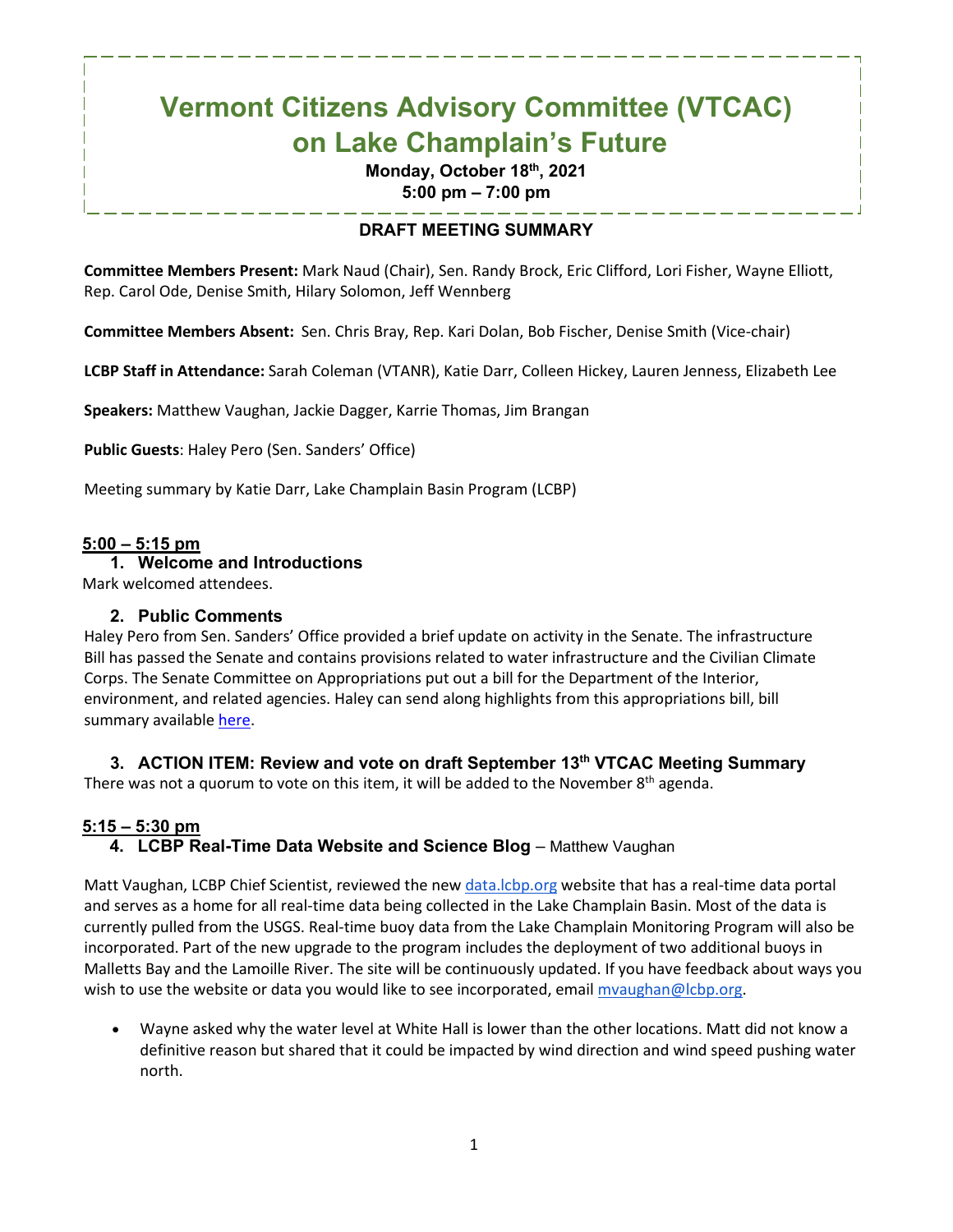Matt also introduced the LCBP Science Blog [\(www.lcbp.org/news-and-media/news/science-blog/\)](https://www.lcbp.org/news-and-media/news/science-blog/). The intent is to make it easier for partners to digest and use key findings from research on Lake Champlain and its tributaries. The primary audience is practitioners. The Technical Team is happy to take requests for studies that the VTCAC and others would like to see summarized.

• Lori requested a summary of the toxics study.

## **5:30 – 6:30 pm**

**5. Public Access and Vermont's Recreation Economy** – Jackie Dagger and Karrie Thomas

Jackie Dagger, Program Manager of the Vermont Outdoor Recreation Economic Collaborative (VOREC) provided an overview of VOREC's work and grant program. Karrie Thomas, Executive Director of the Northern Forest Canoe Trail, provided an overview of the Northern Forest Canoe Trail's work to foster connection with waterways, partnership to provide recreation access on Otter Creek, and her involvement in the Vermont Outdoor Recreation Economic Collaborative. Their presentations are included with the meeting materials, highlights and questions are included below.

#### *VOREC – Jackie Dagger*

VOREC was established by Executive Order 11-17 in June 2017. VOREC builds partnerships and networks to grow Vermont's outdoor recreation economy. The steering committee engages with businesses, government, the non-profit sector, and the public to identify outcomes that promote business opportunities, increase participation opportunities, and strengthen the quality and stewardship of recreational resources. The VOREC community grant program started in 2018 and funds community projects that leverage outdoor recreation with one-time state general funds. There are no match requirements which lowers the barrier to entry for smaller communities. From 2018-2020, VOREC distributed 9 grants and \$300,000 in funding. In 2021, there is \$5.1 million in grant funding available, largely allocated from COVID relief funding.

- Lori asked if the deadlines for 2022 applications have been determined. Jackie shared the deadlines will depend on next year's allocation of funding and recommended checking the [VOREC website](https://fpr.vermont.gov/VOREC) for updates.
- Mark asked for an estimate of the breakdown between non-profit, municipal, and for-profit applicants. Jackie clarified that for-profit entities are not eligible for VOREC grants, but they can be part of a project team with municipalities or non-profits. She estimated a 50/50 split between non-profit and municipal applicants, though would need to check the data to be sure.
- Mark asked if there was a theme across the applications. Jackie noted there was not one particular lead goal, though there were many projects looking to connect communities to rail trails. Proposed improvements included signage to draw people into communities from the rail trail and access to water bodies from the rail trails for paddling or angling among others.

### *Northern Forest Canoe Trail (NFCT) – Karrie Thomas*

VOREC is one of 17 state outdoor recreation offices in the country. The Outdoor Industry Association ha[s](https://linkprotect.cudasvc.com/url?a=https%3a%2f%2foutdoorindustry.org%2fstate%2fvermont%2f&c=E,1,HGswS3kFPzCvkP2v4X0HmP-0byAFTUu9gMEcGa7vdlxB1MF8SS10NaKrHuh2tGQs8wzn8JYA4x_s3wwtxrX510YN0ly6rJhnEGAlBB0pZHVcQ0qT8UcVxQ,,&typo=1) [reports](https://linkprotect.cudasvc.com/url?a=https%3a%2f%2foutdoorindustry.org%2fstate%2fvermont%2f&c=E,1,HGswS3kFPzCvkP2v4X0HmP-0byAFTUu9gMEcGa7vdlxB1MF8SS10NaKrHuh2tGQs8wzn8JYA4x_s3wwtxrX510YN0ly6rJhnEGAlBB0pZHVcQ0qT8UcVxQ,,&typo=1) on Vermont's outdoor economy from the US Bureau of Economic Activity. Vermont's performance as the # 5 skiing state demonstrates that we have the potential to benefit greatly by expanding our capacity. Vermont's near bottom of the list status in all other categories suggests that we have a long way to go to be competitive in this sphere nationally. With the current funding available through the VOREC Community Grant Program, we have the unprecedented opportunity to help communities implement their vision to develop local outdoor recreation economies. Like each project NFCT completes to improve access to our waterways, developing the infrastructure of our towns - both downtown and on the trail - will enable visitors to enjoy their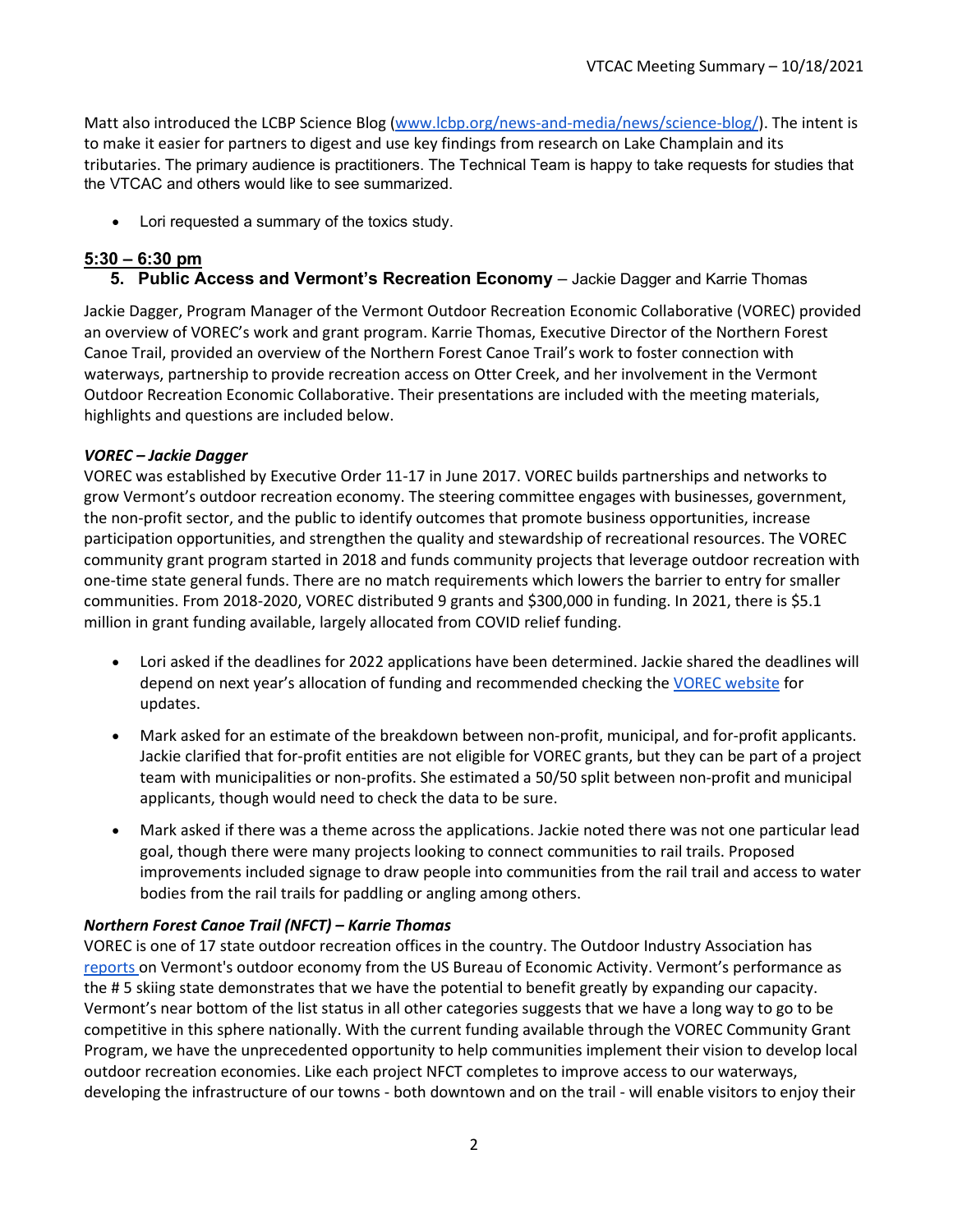particular brand of outdoor fun. Vermont has always had tourism, but if we want outdoor recreation to benefit the whole state, we need to develop a diversity of experiences accessible to different tastes and budgets. By dispersing visitors across the state, we spread the economic benefit and also prevent the existing places from being loved to death. Karrie thanked the elected officials who helped make this funding possible. While the current level of funding is not likely to continue, the grant program has real value for helping build our capacity to expand the outdoor recreation economy and it should be part of future economic development plans. In addition to funding, many communities need technical support to develop their vision and a plan to take advantage of their particular resources without sacrificing the health and character of their people and place. The degree to which private landowners and volunteers form the foundation of the Vermont outdoor recreation economy is a potentially precarious place to start from. With this in mind, we need to foster the existing culture of permission to use private land for public enjoyment, educate users about a stewardship ethic that respects and cares for the resource or everything we are working for will crumble.

With proper attention, outdoor recreation is aligned with maintaining natural resources and water quality. Emotional attachment leads people to prioritize protection and builds a community of stewards. The NFCT is a network of water trails that maintain a history of access and interconnectedness and cultivates a community of people and organizations to care for these shared resources. Businesses are critical to the ultimate goal of getting people on the water. Without outfitters, it is difficult for many to access these resources. Some municipalities have developed boat lending programs. NFCT has 25 landowner agreements to allow public access on private lands. Partnerships are key to building, maintaining, and establishing infrastructure and allowing public access on private land. Since 2013, 25 projects have been implemented in the Lake Champlain Basin. NFCT is working in partnership with Vermont Fish and Wildlife to formalize and improve several existing access points on Otter Creek. Otter Creek has a large diversity of fish. VT F&W has a vision to create the Otter Creek Fishing Trail with access points every 3-5 miles to enable short and long trips on this watershed.

- Lori asked if the agreements with landowners were handshake agreements or if the NFCT owned any land. Karrie clarified that the NFCT does not own any land. They defer to the Vermont River Conservancy when it comes to easements. The NFCT tries to choose relationships with folks who are willing to carry on the legacy of access. The NFCT also has landowner agreements in New York, but there is more public land in New York than anywhere else on the trail.
- Mark asked about the lack of livery services and what the barriers to that may be. Karrie believed this has to do with the seasonality of the business, physical labor and people skills required, and other factors like low water levels in the Missisquoi. Guide and outfitter availability is an issue industry-wide, not just in Vermont.

### **6:30 – 6:45 pm**

**6. Champlain-Adirondack Biosphere Network Film** – Jim Brangan, Katie Darr

*Connected, A Journey Through the Champlain Adirondack Biosphere* is a film that celebrates partners working to build a more sustainable future for communities across the Champlain Basin and the Adirondack Mountains. The film was directed by Lia Nydes and produced in partnership with the National Park Service and the Center for Environmental Filmmaking, American University. It can be viewed on the CABN website: <https://champlainvalleynhp.org/heritage/champlain-adirondack-biosphere-reserve/>

• Lori asked how CABN is integrating with other initiatives and processes in the basin. One of the reasons it didn't take off after designation was because the Lake Champlain Basin Program came into being. Jim noted that LCBP is providing resources to CABN. CABN is not looking to supersede anything LCBP is doing. Currently, CABN's focal issues are youth involvement and climate change. CABN has a youth board that provides input to the CABN Steering Committee and youth board members that sit on the U.S. Biosphere Network's Steering Committee. There is a proposed climate change atlas underway,